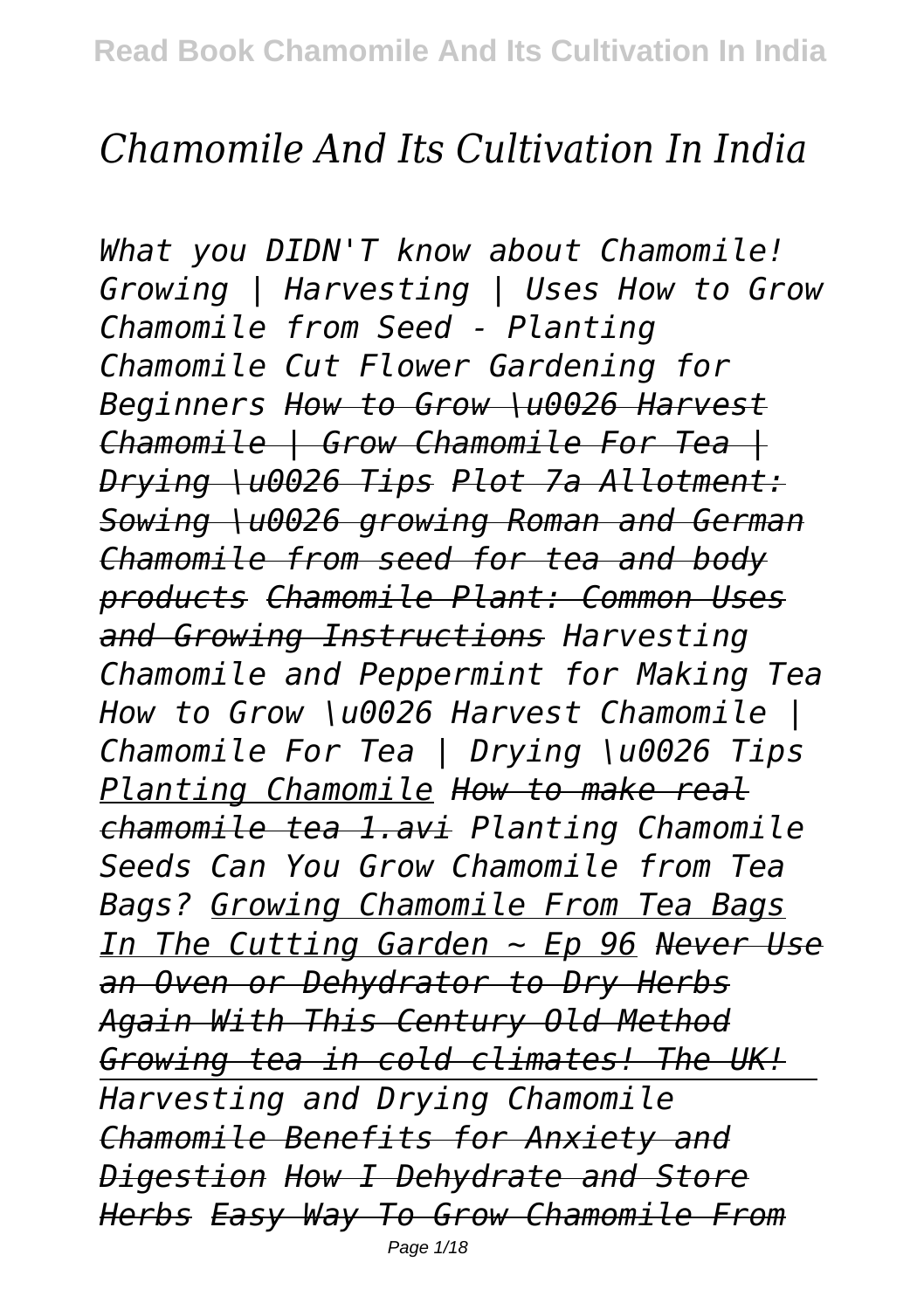*Seed - Gardening Tips How To Speed Up Seed Germination By Scarifying Seeds Best Secret to Germinate Lavender Seeds \u0026 Soil Recipe Tips 5 Tips How to Grow a Ton of Mint in one Container or Garden Bed Growing Herbs : How to Grow Chamomile How to Make Chamomile Tea | With Chamomile Flowers and Fresh Sage | #121 Medicinal Benefits of Chamomile Harvesting chamomile (and sun drying it for herbal tea) How To Make Fresh Chamomile Tea Growing Chamomile Herb: Chamomilla matricaria Chamomile | Ask the ND with Dr. Jeremy Wolf Chamomile extract,Matricaria recutita, agigenin, benefits, production 2018 organic Chamomile And Its Cultivation In Chamomile. Chamomile tea is a popular herbal drink made from the flowers of this fully hardy perennial. The feathery green leaves are highly fragrant when touched or crushed, and in small amounts can be finely chopped to flavour cream sauces. It is often planted en-masse to create a scented chamomile lawn – non-flowering cultivars of this herb are ideal for this purpose, while those that bear white daisy-like flowers above plants* Page 2/18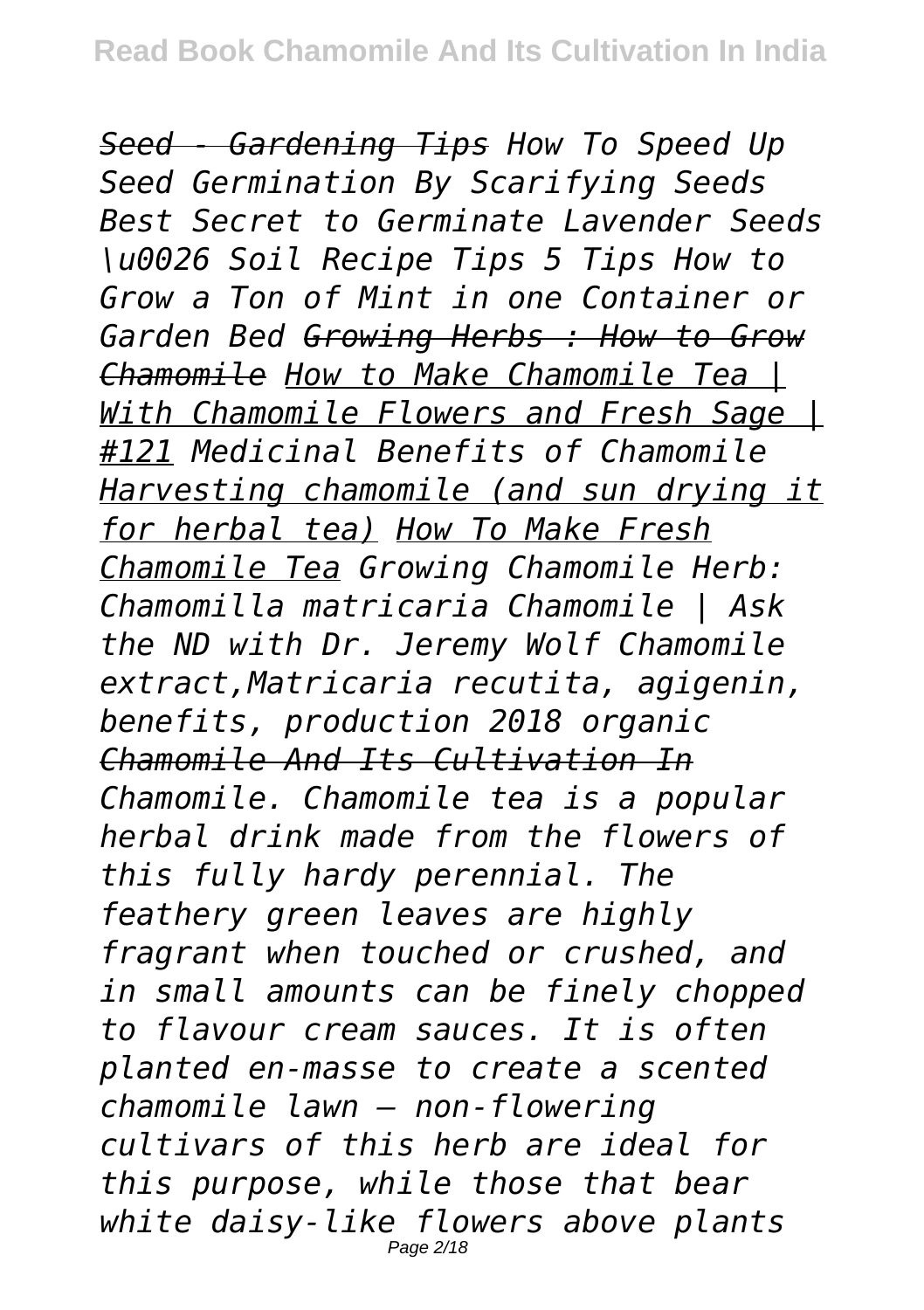### *in summer are best for culinary use.*

*How to grow Camomile / RHS Gardening Growing Chamomile From Seeds . Chamomile seeds should be started indoors 6-8 weeks before the last frost date in springtime. Sow seeds 1/4-inch deep in seed starting soil. Keep the soil moist and warm, around 70℉. You need to be patient with chamomile because it takes 14-21 days to germinate.*

*Growing Chamomile: The Complete Guide to Plant, Grow, and ... Cultivation notes An open, sunny site is best for a chamomile lawn. Light dappled shade is acceptable, but chamomile grown in more than this amount of shade may only give patchy cover. Light soils are recommended (such as sandy loam), but avoid very dry, stony conditions, as a degree of moisture is necessary.*

*Chamomile lawns / RHS Gardening New type of Chamomile picker is designed for its direct harvesting of Chamomile inflorescences. Our guarantee* Page 3/18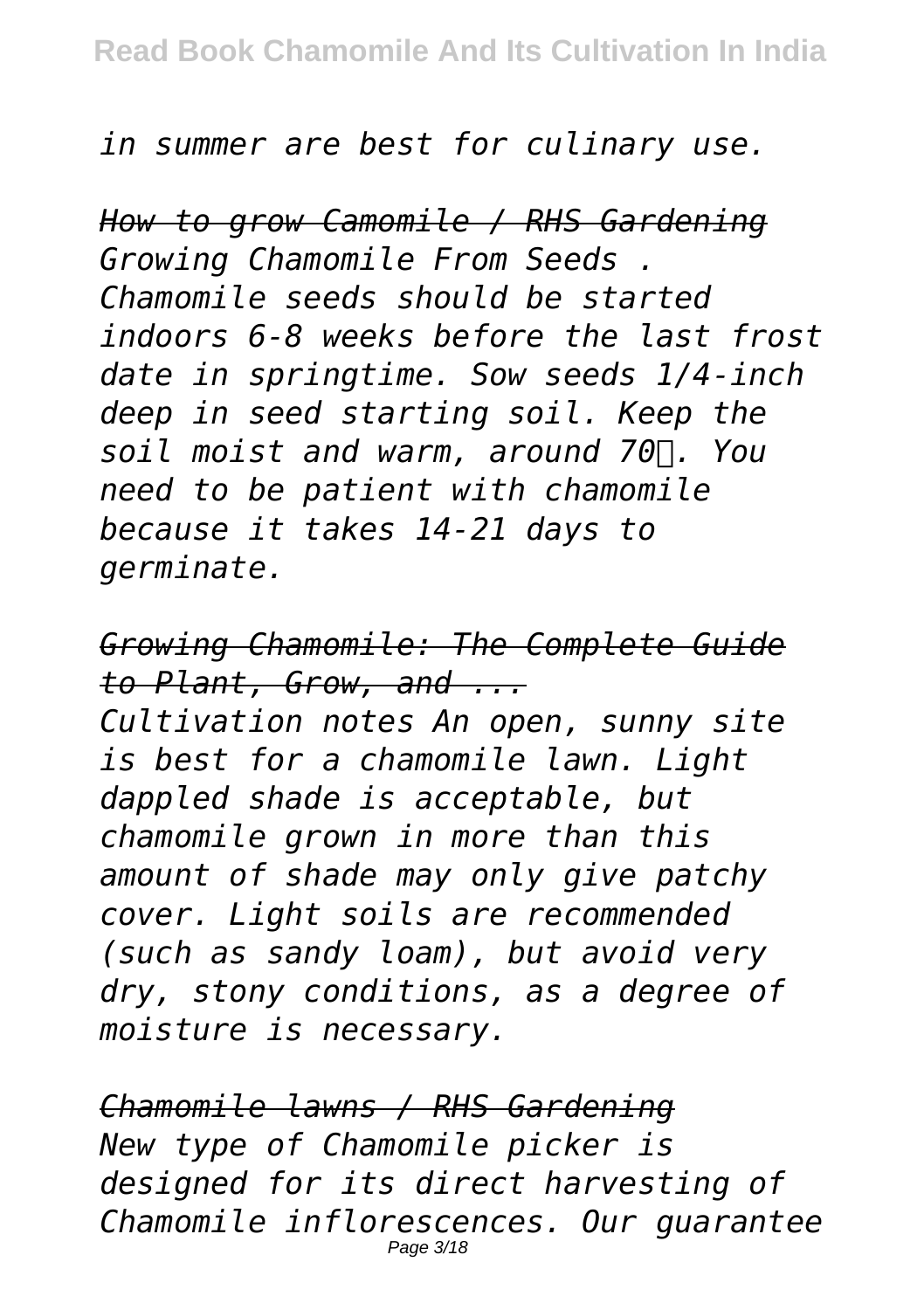*of length of green stalks is up to 20 mm in an extent from 60 to 80 % of rawmaterial ...*

*(PDF) Chamomile Cultivation in 2017 - ResearchGate*

*Chamomile And Its Cultivation In Growing Chamomile From Seeds . Chamomile seeds should be started indoors 6-8 weeks before the last frost date in springtime. Sow seeds 1/4-inch deep in seed starting soil. Keep the soil moist and warm, around 70℉. You need to be patient with chamomile because it takes 14-21 days to germinate. Growing Chamomile: The Complete Guide to Plant, Grow, and ...*

*Chamomile And Its Cultivation In India Historical Cultivation and Use Commonly known as pinhead, scented mayweed, and (my personal favorite) babuna, the latin name for this delightful flower is Matricaria chamomilla, translating to "water of youth." It's a plant native to central and southern Europe, although it has spread far and wide around the globe.*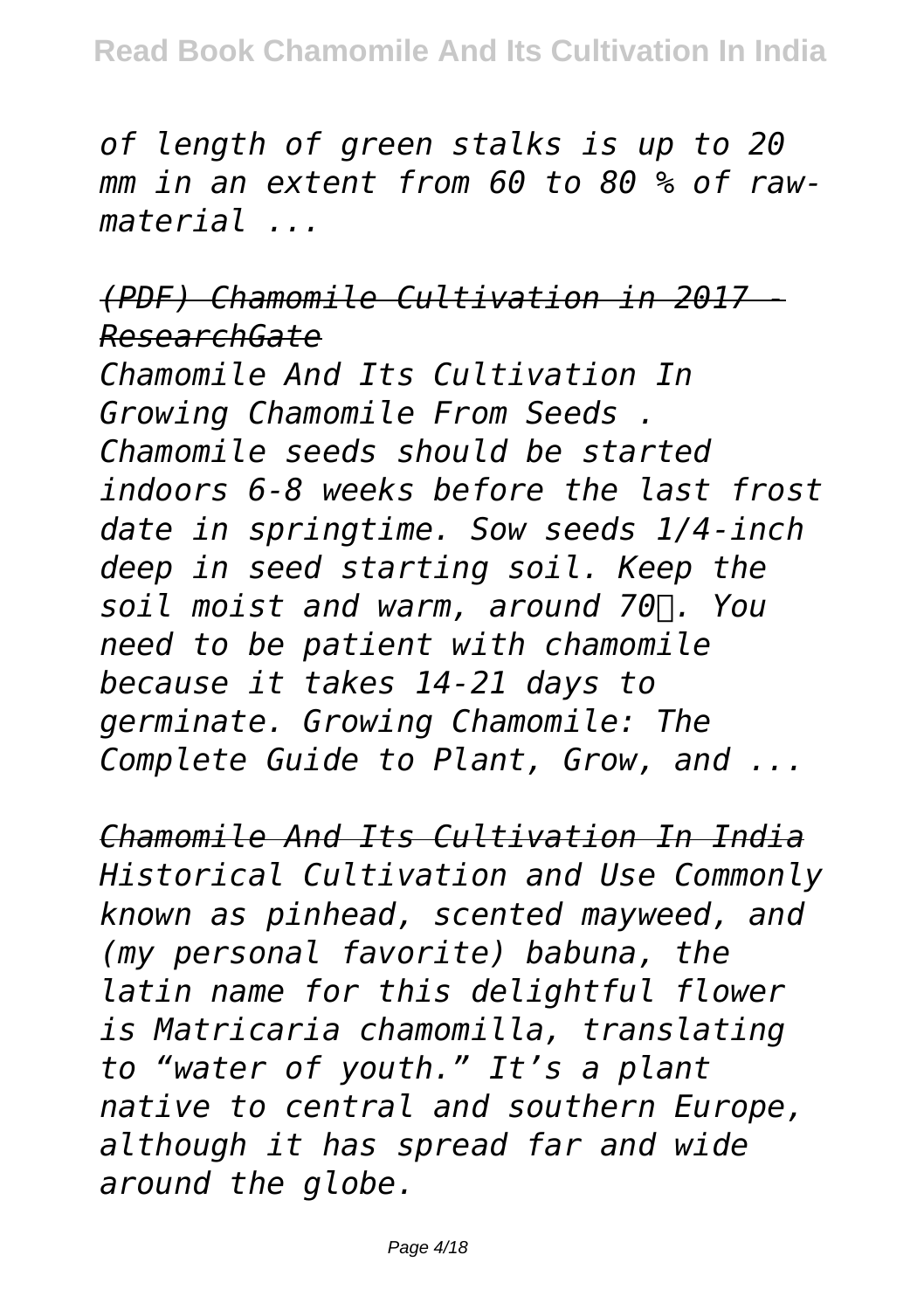*How to Grow Chamomile in Your Herb & Flower Garden ...*

*Matricaria chamomilla (synonym: Matricaria recutita), commonly known as chamomile (also spelled camomile), German chamomile, Hungarian chamomile (kamilla), wild chamomile, blue chamomile, scented mayweed, is an annual plant of the composite family Asteraceae.Commonly, the name M. recutita is applied to the most popular source of the herbal product chamomile, although other species are also ...*

*Matricaria chamomilla - Wikipedia Chamomile has long been one of the most important medicinal plants cultivated in Slovakia. Its cultivation started in the beginning of the 1950s in the former Czechoslovak Republic. Diploid variety Bohémia with a high content of chamazulene and α-bisaboloxide A and B was sown.*

*Chamomile: Cultivation Experiences in Slovakia – Medicinal ... German chamomile is native to Europe and Western Asia, where it is weedy; it has escaped from cultivation in the* Page 5/18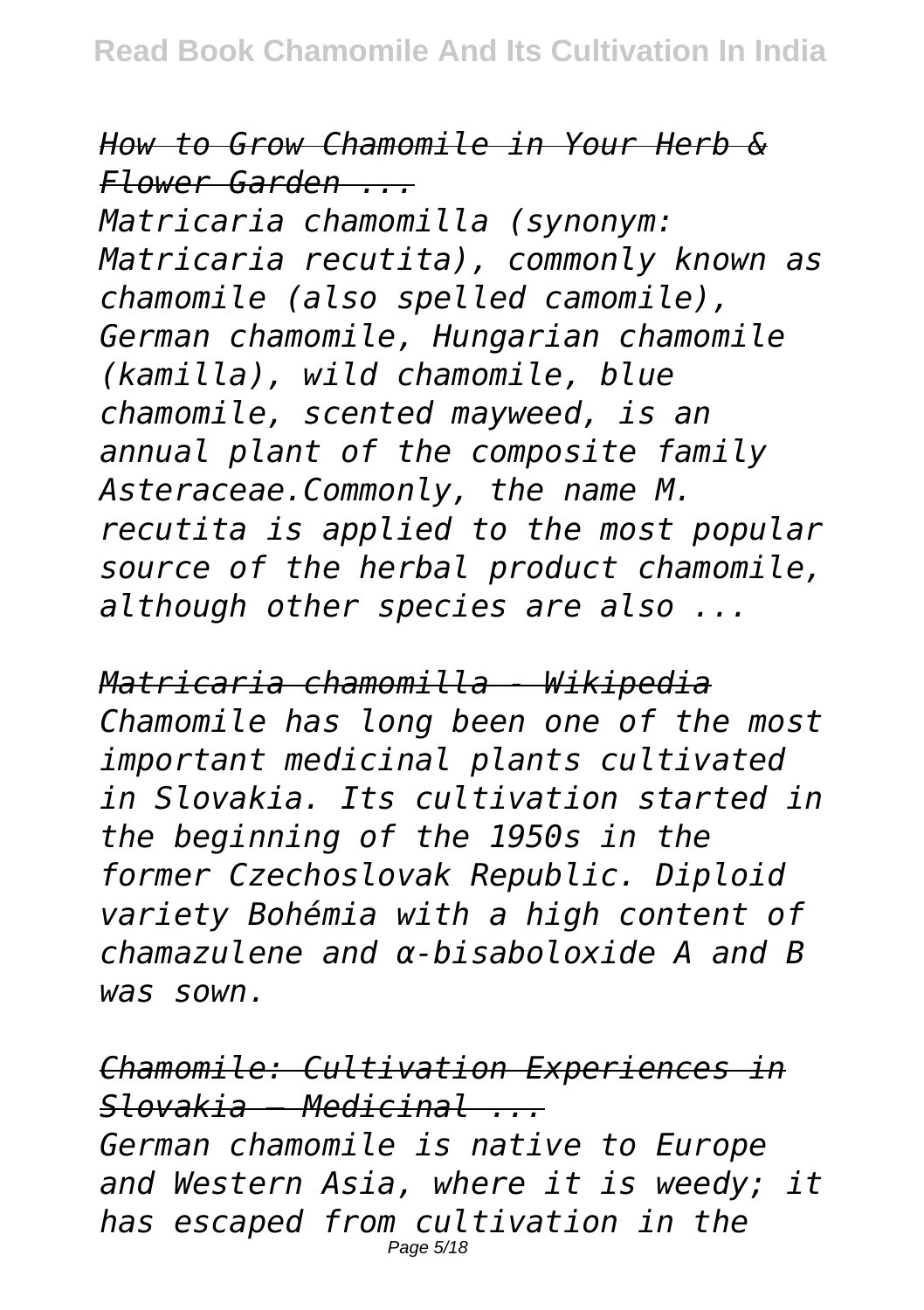*United States as well. Roman chamomile, on the other hand, has a spreading habit and grows only about a foot high. Leaves are twice or thrice divided into linear segments, which are flatter and thicker than those of German chamomile.*

*How to Grow, Use and Indentify the Chamomile Herb - Health ... German chamomile (Matricaria chamomilla) is a hardy annual that needs plenty of open space and, thus, isn't recommended for containers. If you want to give it a try, use a very large container. How to Grow Chamomile in a Container. Chamomile will grow happily in any type of container, as long as it has a drainage hole. Drainage is critical because like most herbs, potted chamomile plants are likely to rot in soggy soil.*

*Container Grown Chamomile: Tips For Growing Chamomile In A Pot You can grow chamomile in USDA plant hardiness zones 3 to 9.. Plant chamomile in the spring from either seeds or plants. It's easier to establish chamomile herb in your garden* Page 6/18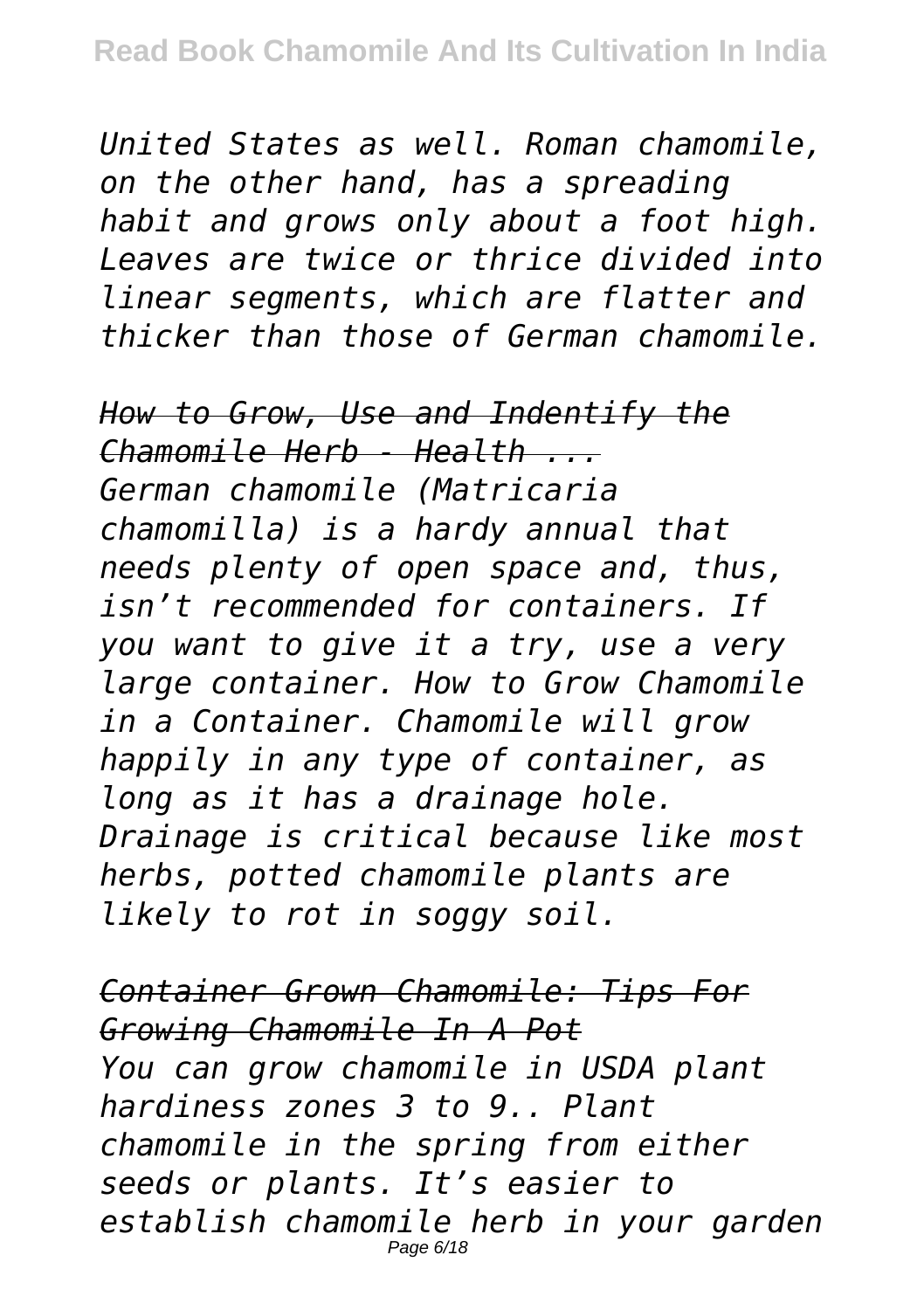*from plants or divisions than from seeds, but growing chamomile from seed is also relatively easy.. Chamomile grows best in cool conditions and should be planted in part shade, but will also grow full sun.*

*Growing Chamomile: How To Grow Chamomile Herb At Home Meanwhile, the main culture of the medicinal plants and spices cultivated in Germany is True chamomile. The annual cultivation area amounts to more than 800 ha, more than 700 ha thereof are to be found in Thuringia. Other German cultivation areas are Saxony (about 40 ha organically grown chamomile) and Hesse (approximately 100 ha).*

*Chamomile: Cultivation in Germany – Medicinal Plants*

*A small, attractive, creeping plant with daisy-like flowers and feathery leaves. This perennial wild plant is low growing and spreads by rhizomes. It has a fresh apple scent when crushed and for this reason, Elizabethans planted Chamomile lawns and seats.* Page 7/18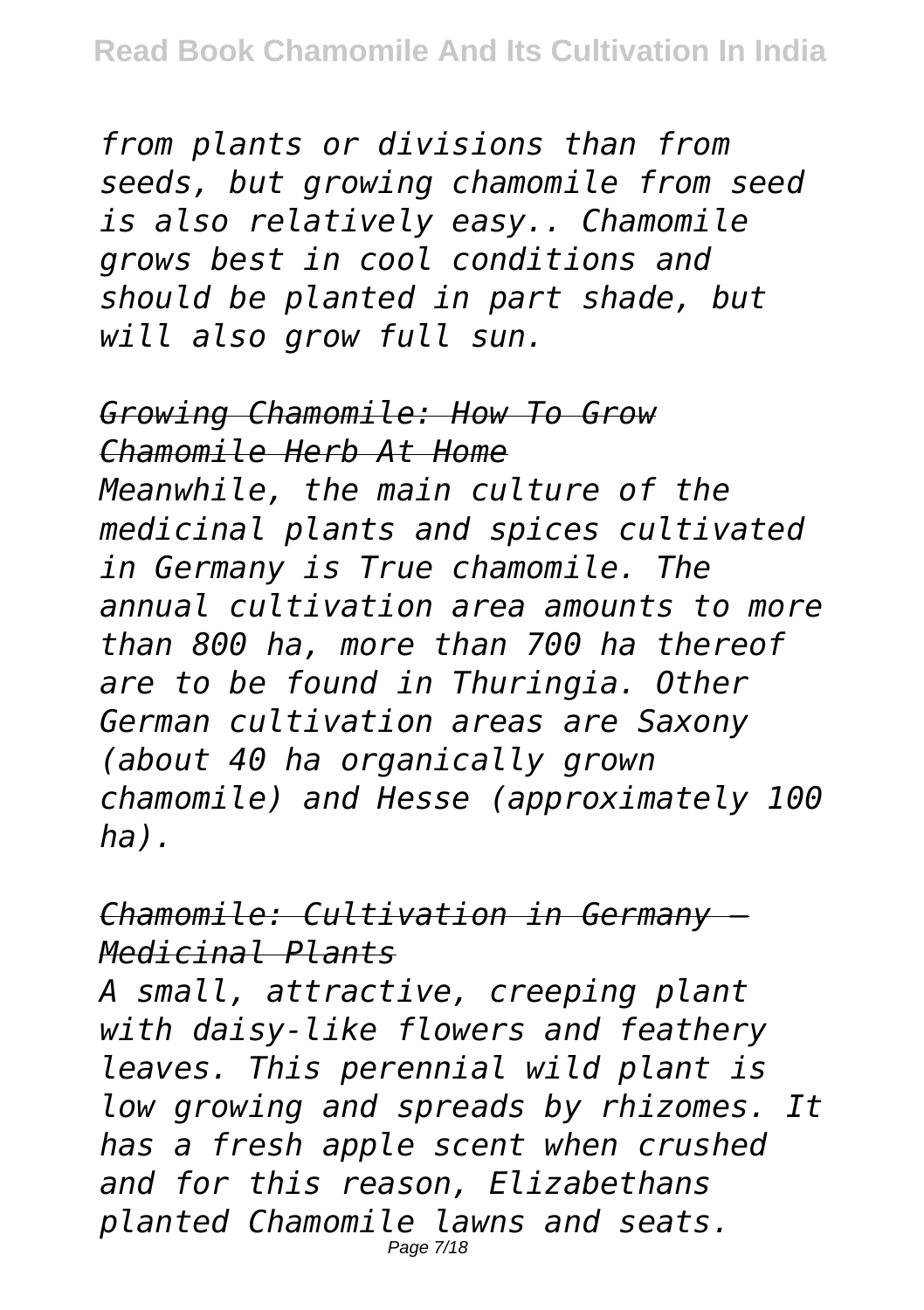*Where to find Chamomile.*

*Chamomile (Chamaemelum nobile) - Plantlife Chamomile should be planted in a sunny location with at least 8 hours per day of direct sun, but not scorching sun. Chamomile will thrive in average soil and can be grown directly in the ground or in containers. Chamomile can be grown from nursery transplants, but it also germinates quickly and easily from seed.*

*Growing Chamomile Tea: Making Tea From Chamomile Plants*

*Chamomile is a traditional medicinal herb native to western Europe, India, and western Asia. It has become abundant in the United States, where it has escaped cultivation to grow freely in pastures, cornfields, roadsides, and other sunny, well-drained areas.*

*Chamomile | Encyclopedia.com German chamomile is an annual, and it grows in a bushy shrub up to 3 feet tall. On the other hand, Roman chamomile is a perennial that only gets* Page 8/18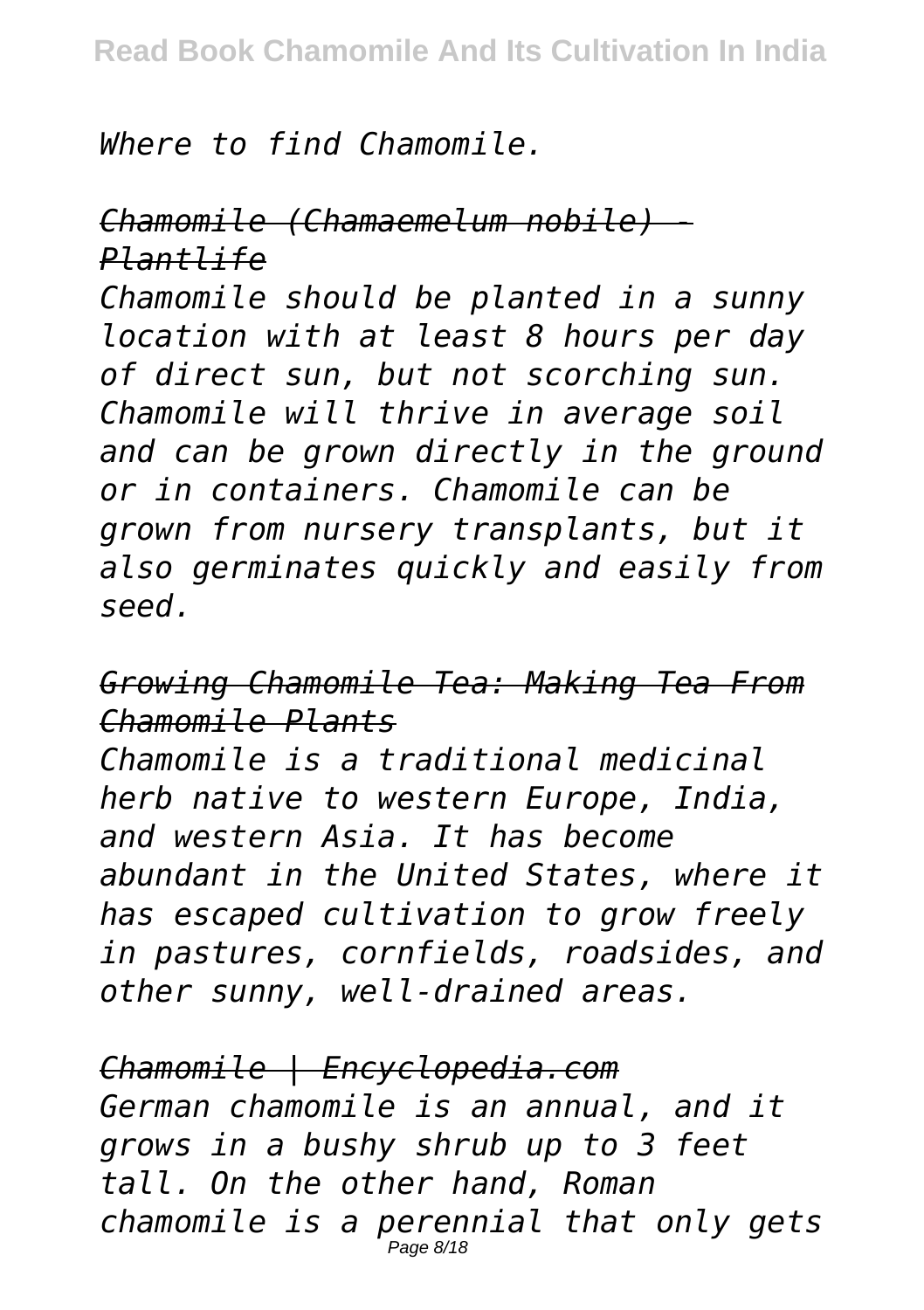*about a foot high and tends to grow along the ground. Though both will produce very similar aromatic blossoms, it's German chamomile that is the more commonly grown for its blossoms.*

*How to Grow Chamomile | Backyard Gardening Blog German chamomile, Matricaria chamomilla Linn. is used both in traditional and modern systems of medicines. It is an ingredient of several traditional Unani and Homoeopathic medicinal preparations....*

*Cultivation prospects of German chamomile in South India The 2 most common types of chamomile are German chamomile (matricaria chamomilla) and Roman chamomile (anthemis nobilis). Both prefer full sun or partial shade, and both are used for teas and ointments. There are certain differences as we will see, and it's worth considering these before sowing any seeds.*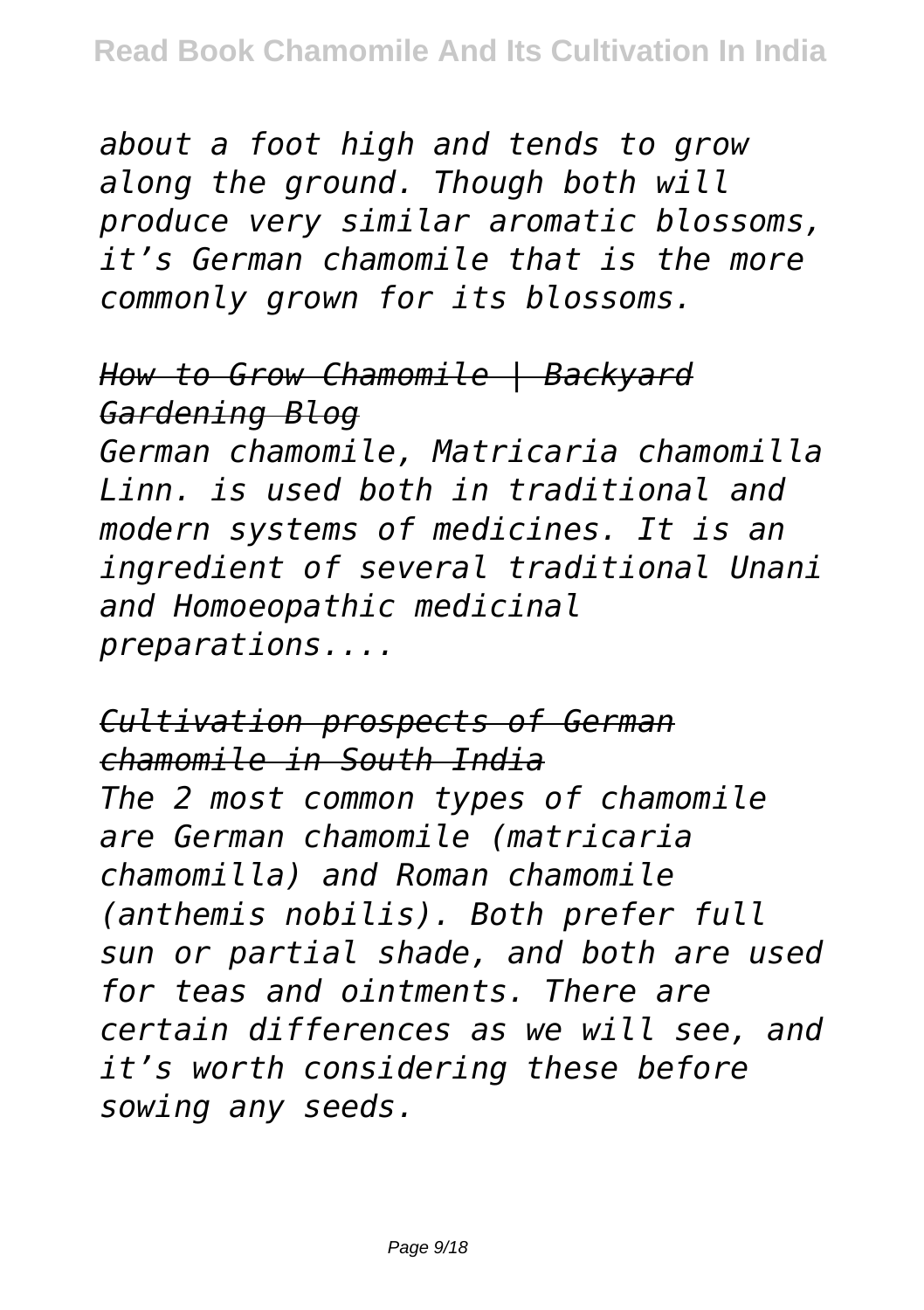*What you DIDN'T know about Chamomile! Growing | Harvesting | Uses How to Grow Chamomile from Seed - Planting Chamomile Cut Flower Gardening for Beginners How to Grow \u0026 Harvest Chamomile | Grow Chamomile For Tea | Drying \u0026 Tips Plot 7a Allotment: Sowing \u0026 growing Roman and German Chamomile from seed for tea and body products Chamomile Plant: Common Uses and Growing Instructions Harvesting Chamomile and Peppermint for Making Tea How to Grow \u0026 Harvest Chamomile | Chamomile For Tea | Drying \u0026 Tips Planting Chamomile How to make real chamomile tea 1.avi Planting Chamomile Seeds Can You Grow Chamomile from Tea Bags? Growing Chamomile From Tea Bags In The Cutting Garden ~ Ep 96 Never Use an Oven or Dehydrator to Dry Herbs Again With This Century Old Method Growing tea in cold climates! The UK! Harvesting and Drying Chamomile Chamomile Benefits for Anxiety and Digestion How I Dehydrate and Store Herbs Easy Way To Grow Chamomile From Seed - Gardening Tips How To Speed Up Seed Germination By Scarifying Seeds Best Secret to Germinate Lavender Seeds* Page 10/18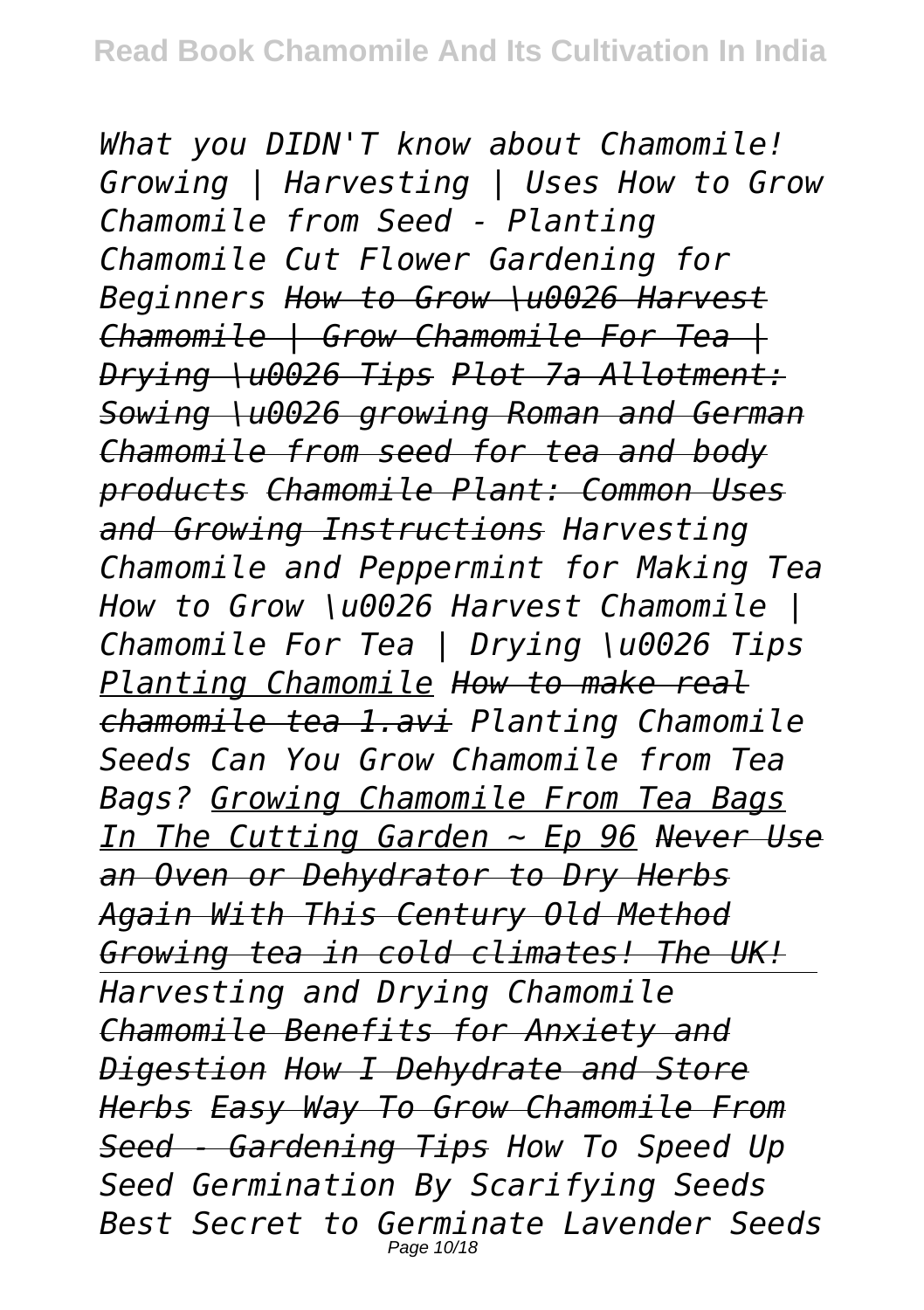*\u0026 Soil Recipe Tips 5 Tips How to Grow a Ton of Mint in one Container or Garden Bed Growing Herbs : How to Grow Chamomile How to Make Chamomile Tea | With Chamomile Flowers and Fresh Sage | #121 Medicinal Benefits of Chamomile Harvesting chamomile (and sun drying it for herbal tea) How To Make Fresh Chamomile Tea Growing Chamomile Herb: Chamomilla matricaria Chamomile | Ask the ND with Dr. Jeremy Wolf Chamomile extract,Matricaria recutita, agigenin, benefits, production 2018 organic Chamomile And Its Cultivation In Chamomile. Chamomile tea is a popular herbal drink made from the flowers of this fully hardy perennial. The feathery green leaves are highly fragrant when touched or crushed, and in small amounts can be finely chopped to flavour cream sauces. It is often planted en-masse to create a scented chamomile lawn – non-flowering cultivars of this herb are ideal for this purpose, while those that bear white daisy-like flowers above plants in summer are best for culinary use.*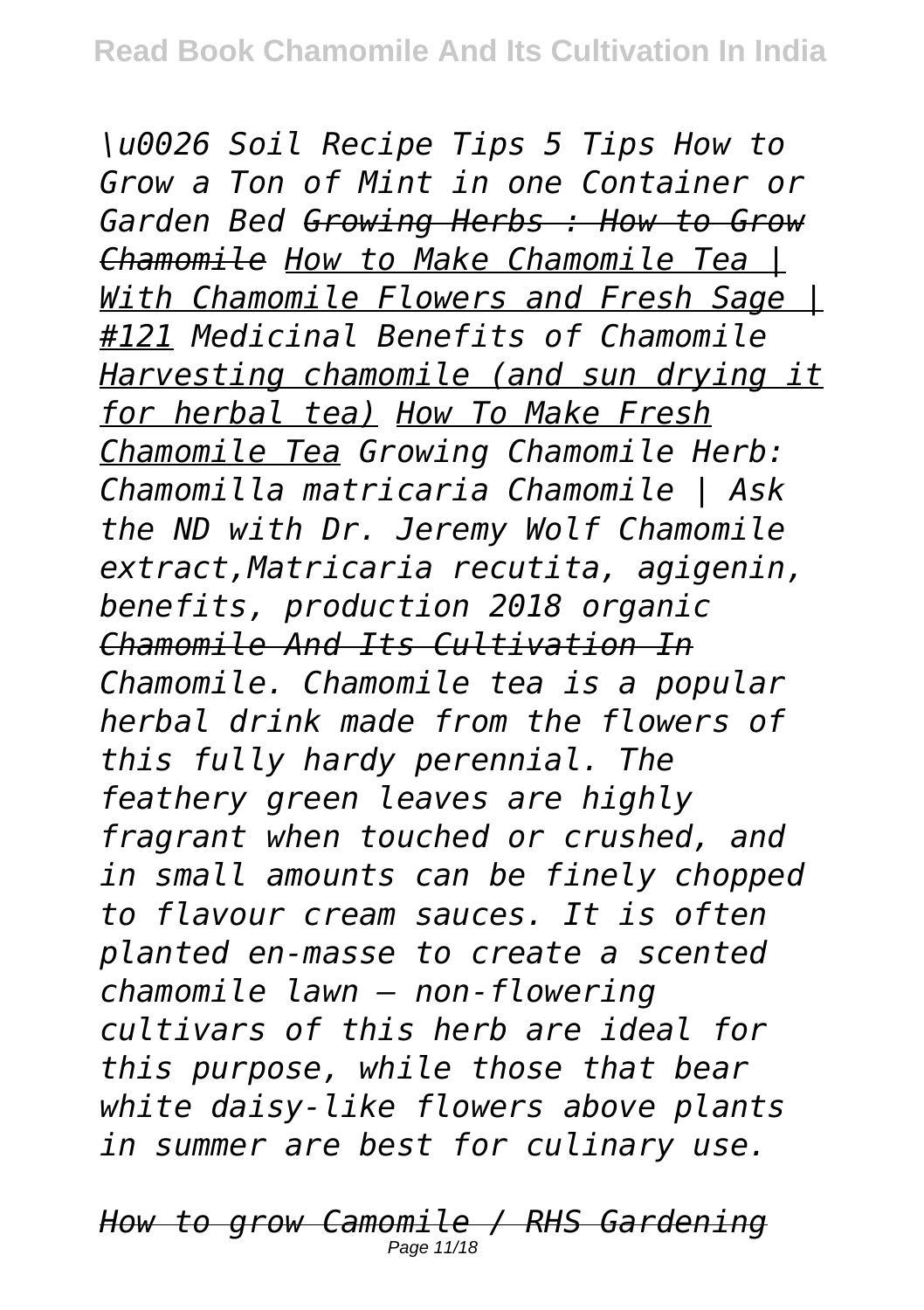*Growing Chamomile From Seeds . Chamomile seeds should be started indoors 6-8 weeks before the last frost date in springtime. Sow seeds 1/4-inch deep in seed starting soil. Keep the soil moist and warm, around 70℉. You need to be patient with chamomile because it takes 14-21 days to germinate.*

*Growing Chamomile: The Complete Guide to Plant, Grow, and ...*

*Cultivation notes An open, sunny site is best for a chamomile lawn. Light dappled shade is acceptable, but chamomile grown in more than this amount of shade may only give patchy cover. Light soils are recommended (such as sandy loam), but avoid very dry, stony conditions, as a degree of moisture is necessary.*

*Chamomile lawns / RHS Gardening New type of Chamomile picker is designed for its direct harvesting of Chamomile inflorescences. Our guarantee of length of green stalks is up to 20 mm in an extent from 60 to 80 % of rawmaterial ...*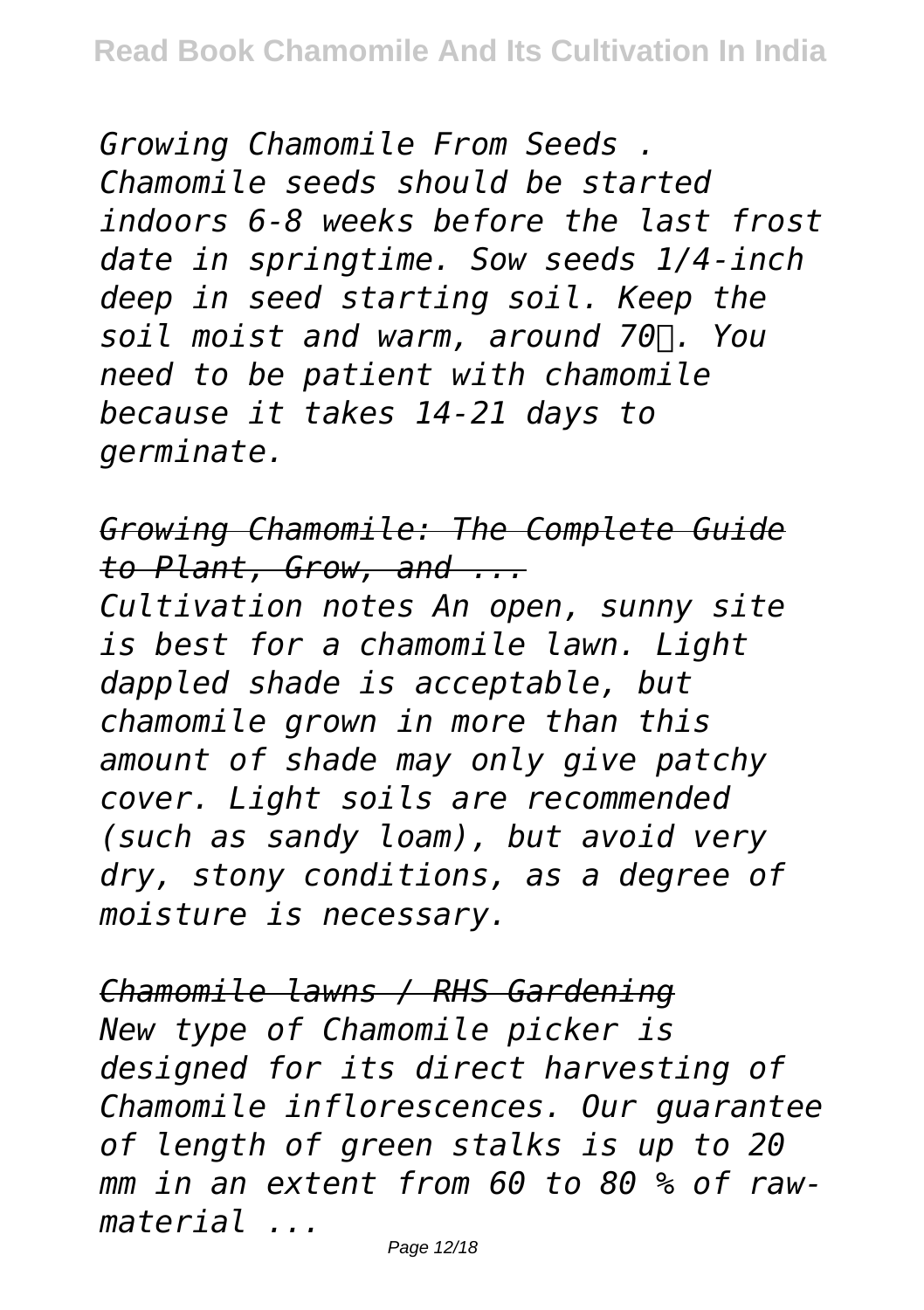## *(PDF) Chamomile Cultivation in 2017 - ResearchGate*

*Chamomile And Its Cultivation In Growing Chamomile From Seeds . Chamomile seeds should be started indoors 6-8 weeks before the last frost date in springtime. Sow seeds 1/4-inch deep in seed starting soil. Keep the soil moist and warm, around 70℉. You need to be patient with chamomile because it takes 14-21 days to germinate. Growing Chamomile: The Complete Guide to Plant, Grow, and ...*

*Chamomile And Its Cultivation In India Historical Cultivation and Use Commonly known as pinhead, scented mayweed, and (my personal favorite) babuna, the latin name for this delightful flower is Matricaria chamomilla, translating to "water of youth." It's a plant native to central and southern Europe, although it has spread far and wide around the globe.*

*How to Grow Chamomile in Your Herb & Flower Garden ... Matricaria chamomilla (synonym:* Page 13/18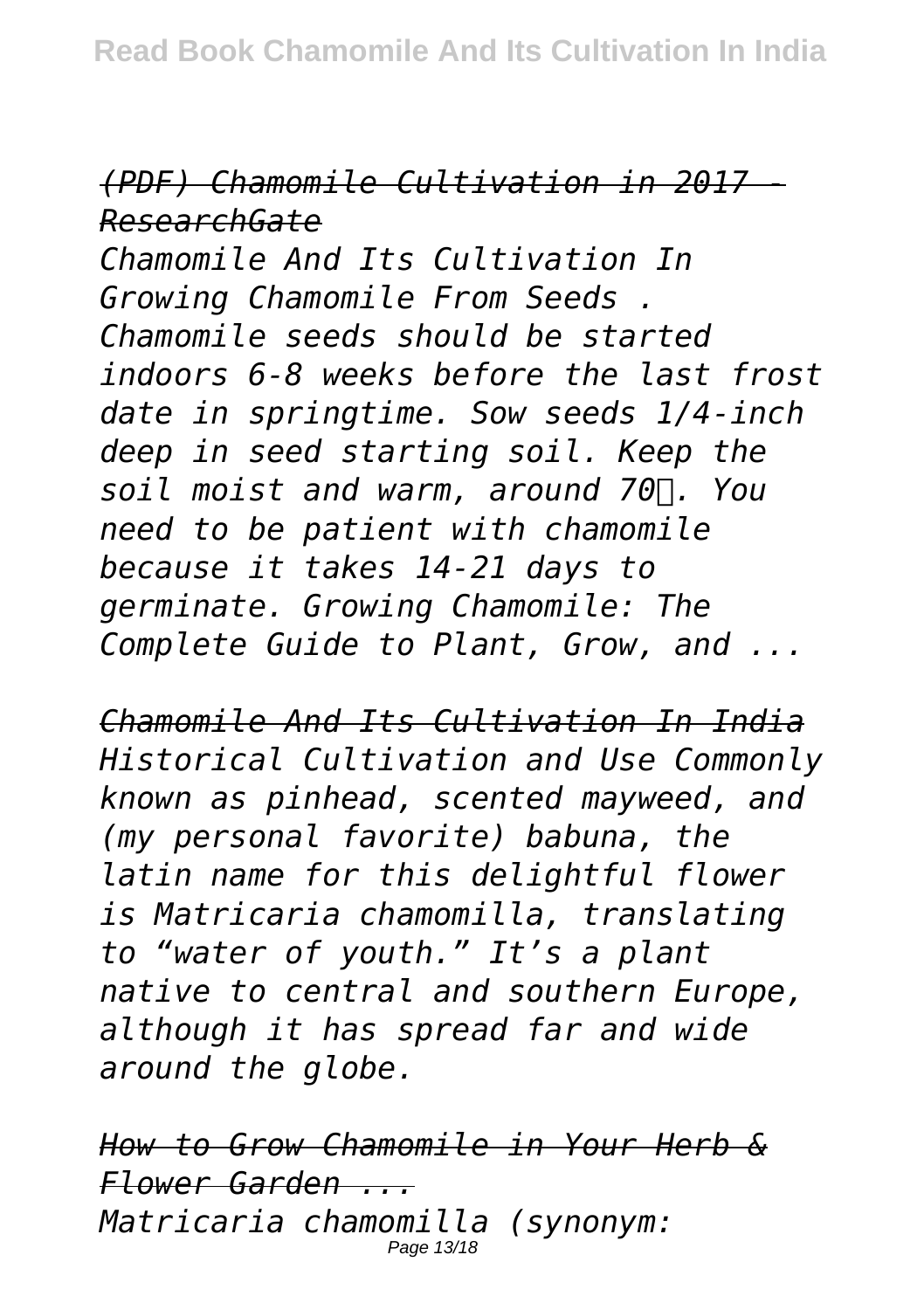*Matricaria recutita), commonly known as chamomile (also spelled camomile), German chamomile, Hungarian chamomile (kamilla), wild chamomile, blue chamomile, scented mayweed, is an annual plant of the composite family Asteraceae.Commonly, the name M. recutita is applied to the most popular source of the herbal product chamomile, although other species are also ...*

*Matricaria chamomilla - Wikipedia Chamomile has long been one of the most important medicinal plants cultivated in Slovakia. Its cultivation started in the beginning of the 1950s in the former Czechoslovak Republic. Diploid variety Bohémia with a high content of chamazulene and α-bisaboloxide A and B was sown.*

*Chamomile: Cultivation Experiences in Slovakia – Medicinal ... German chamomile is native to Europe and Western Asia, where it is weedy; it has escaped from cultivation in the United States as well. Roman chamomile, on the other hand, has a spreading habit and grows only about a foot high.* Page 14/18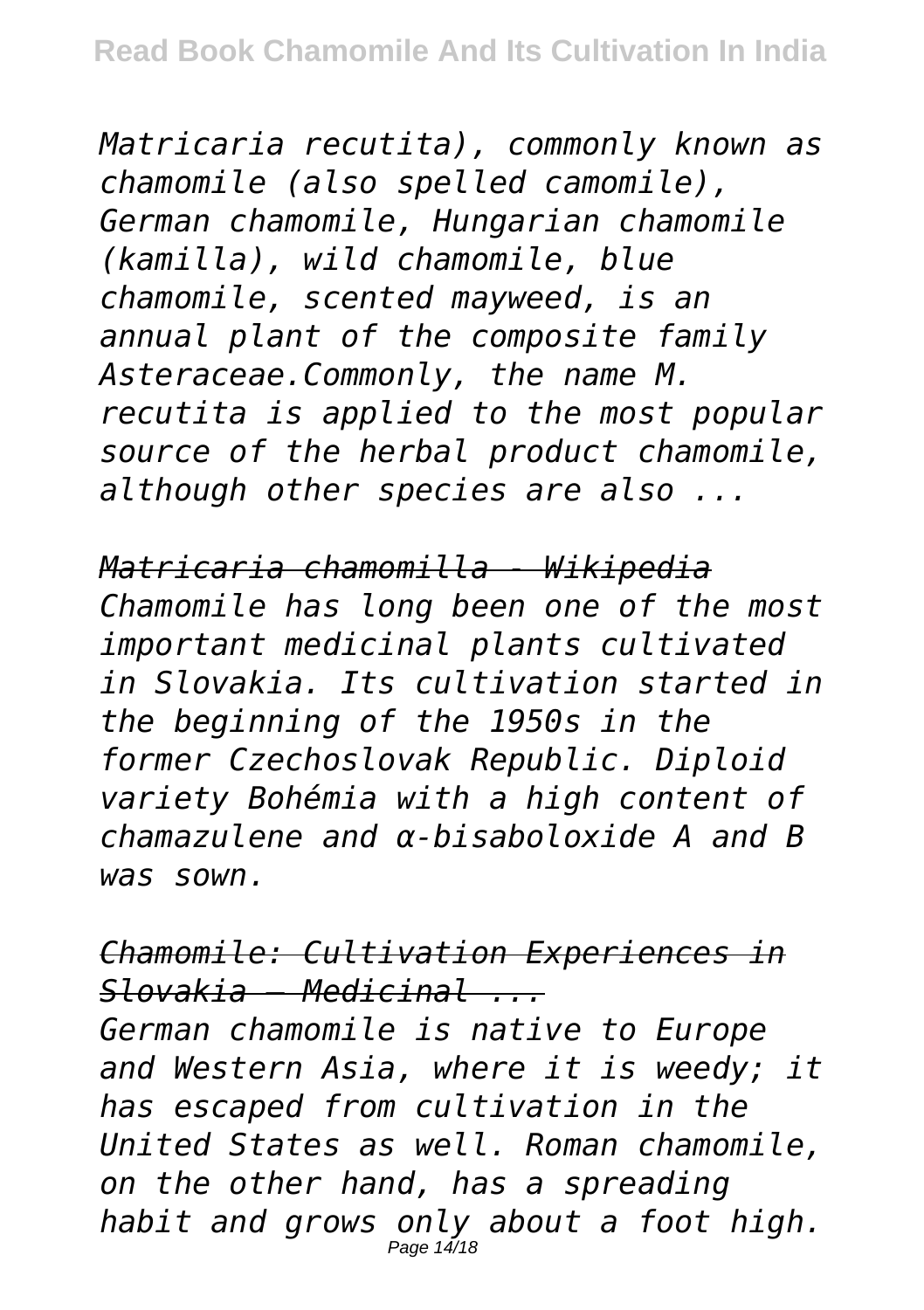*Leaves are twice or thrice divided into linear segments, which are flatter and thicker than those of German chamomile.*

*How to Grow, Use and Indentify the Chamomile Herb - Health ... German chamomile (Matricaria chamomilla) is a hardy annual that needs plenty of open space and, thus, isn't recommended for containers. If you want to give it a try, use a very large container. How to Grow Chamomile in a Container. Chamomile will grow happily in any type of container, as long as it has a drainage hole. Drainage is critical because like most herbs, potted chamomile plants are likely to rot in soggy soil.*

*Container Grown Chamomile: Tips For Growing Chamomile In A Pot You can grow chamomile in USDA plant hardiness zones 3 to 9.. Plant chamomile in the spring from either seeds or plants. It's easier to establish chamomile herb in your garden from plants or divisions than from seeds, but growing chamomile from seed is also relatively easy.. Chamomile* Page 15/18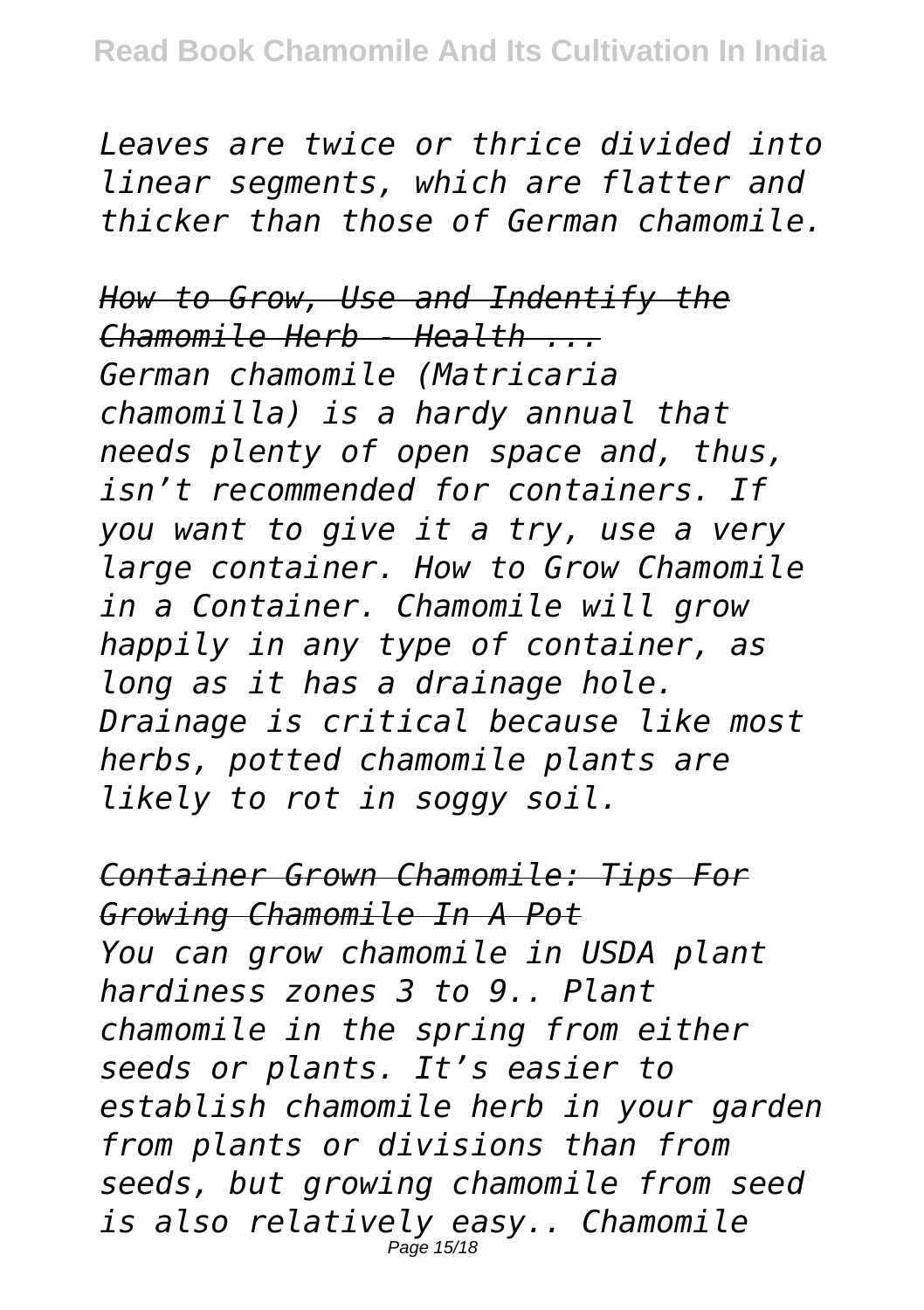*grows best in cool conditions and should be planted in part shade, but will also grow full sun.*

*Growing Chamomile: How To Grow Chamomile Herb At Home Meanwhile, the main culture of the medicinal plants and spices cultivated in Germany is True chamomile. The annual cultivation area amounts to more than 800 ha, more than 700 ha thereof are to be found in Thuringia. Other German cultivation areas are Saxony (about 40 ha organically grown chamomile) and Hesse (approximately 100 ha).*

*Chamomile: Cultivation in Germany – Medicinal Plants*

*A small, attractive, creeping plant with daisy-like flowers and feathery leaves. This perennial wild plant is low growing and spreads by rhizomes. It has a fresh apple scent when crushed and for this reason, Elizabethans planted Chamomile lawns and seats. Where to find Chamomile.*

*Chamomile (Chamaemelum nobile) -* Page 16/18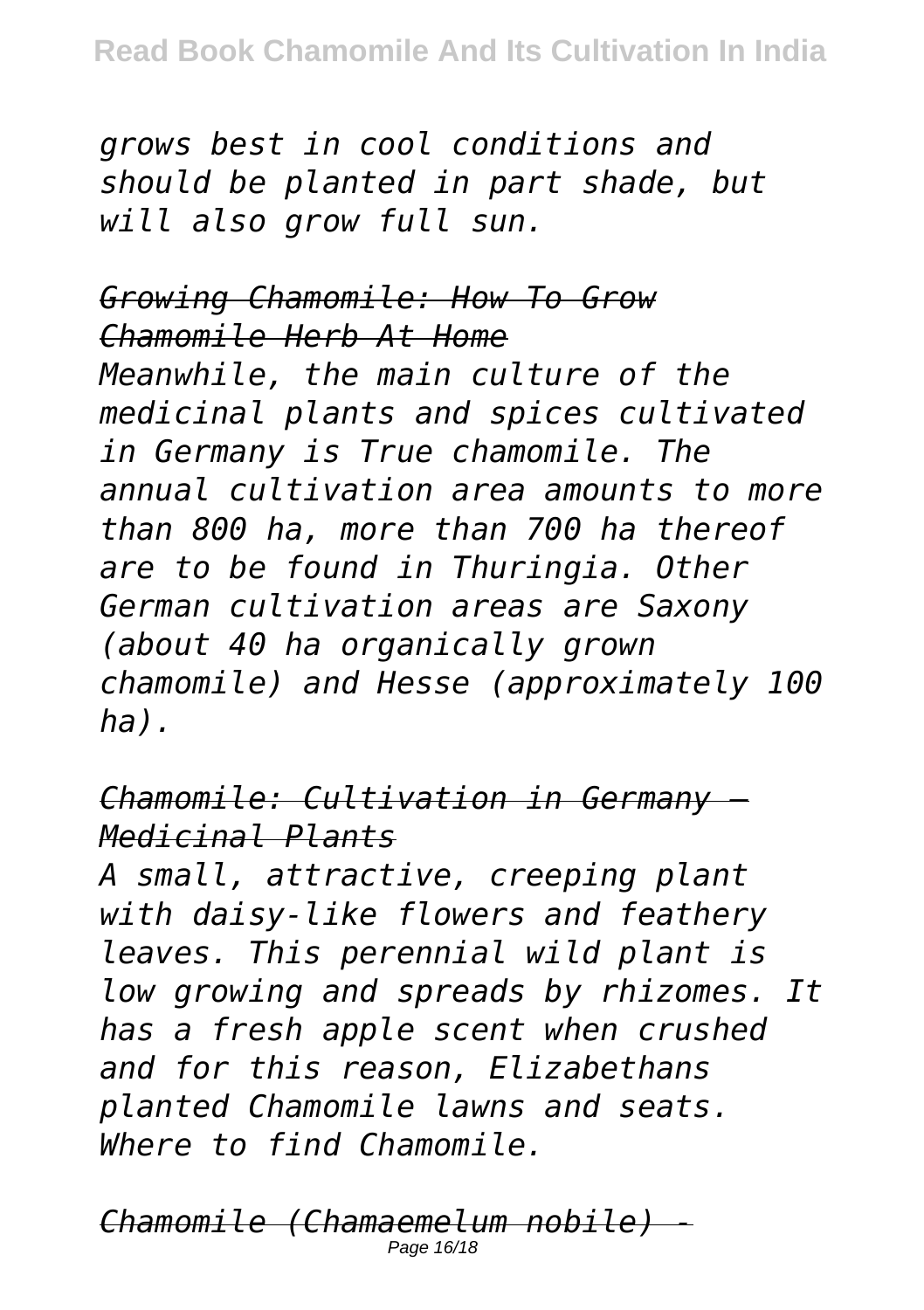### *Plantlife*

*Chamomile should be planted in a sunny location with at least 8 hours per day of direct sun, but not scorching sun. Chamomile will thrive in average soil and can be grown directly in the ground or in containers. Chamomile can be grown from nursery transplants, but it also germinates quickly and easily from seed.*

*Growing Chamomile Tea: Making Tea From Chamomile Plants*

*Chamomile is a traditional medicinal herb native to western Europe, India, and western Asia. It has become abundant in the United States, where it has escaped cultivation to grow freely in pastures, cornfields, roadsides, and other sunny, well-drained areas.*

*Chamomile | Encyclopedia.com German chamomile is an annual, and it grows in a bushy shrub up to 3 feet tall. On the other hand, Roman chamomile is a perennial that only gets about a foot high and tends to grow along the ground. Though both will produce very similar aromatic blossoms,* Page 17/18